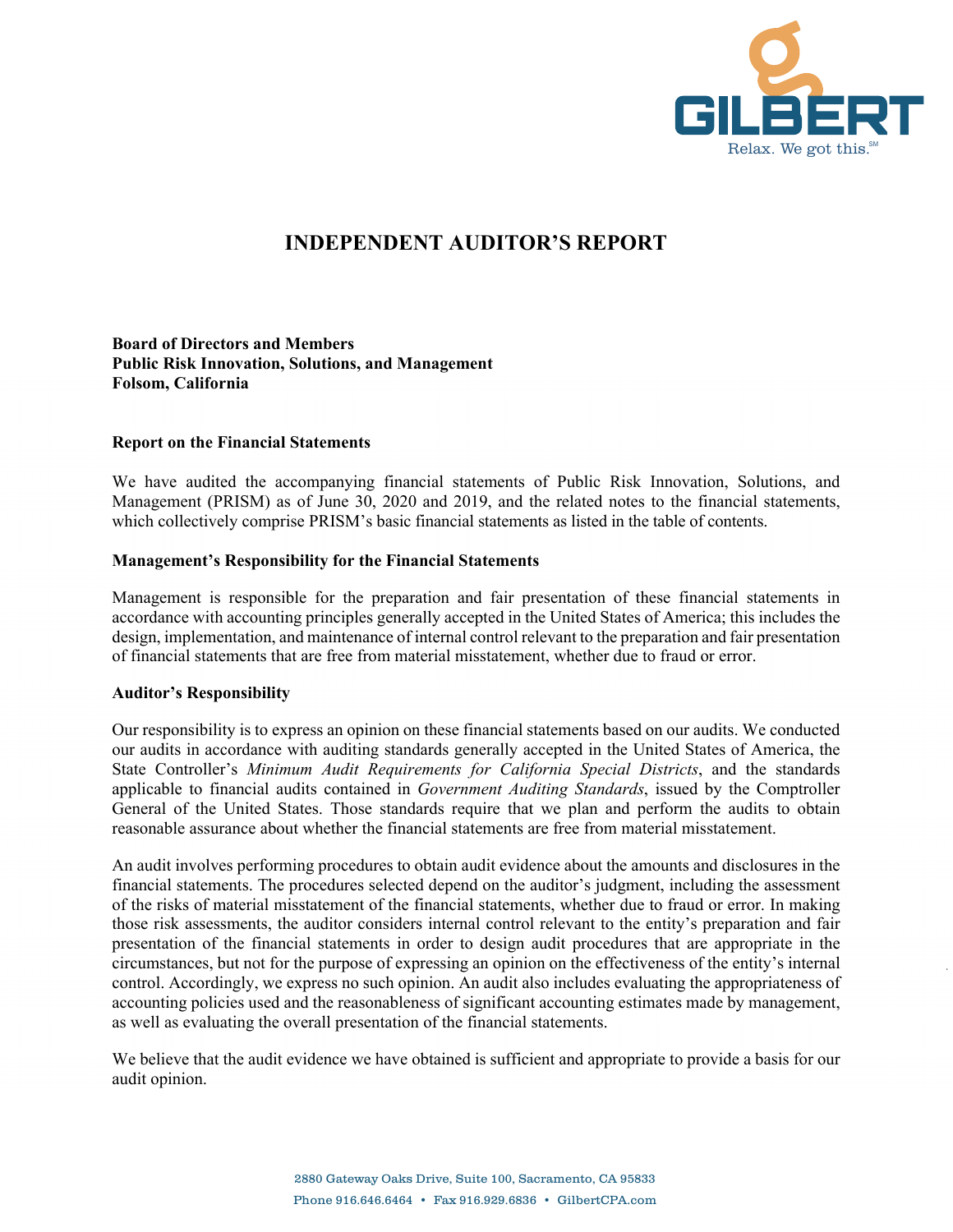Board of Directors and Members Public Risk Innovation, Solutions, and Management Page 2

### **Opinion**

In our opinion, the financial statements referred to above present fairly, in all material respects, the financial position of PRISM as of June 30, 2020 and 2019, and the changes in financial position and cash flows for the years then ended in accordance with accounting principles generally accepted in the United States of America.

#### **Other Matters**

#### *Required Supplemental Information*

Accounting principles generally accepted in the United States of America require that the management's discussion and analysis and the Required Supplementary Information, as listed in the table of contents, be presented to supplement the basic financial statements. Such information, although not a part of the basic financial statements, is required by the Governmental Accounting Standards Board, who considers it to be an essential part of financial reporting for placing the basic financial statements in an appropriate operational, economic, or historical context. We have applied certain limited procedures to the required supplementary information in accordance with auditing standards generally accepted in the United States of America, which consisted of inquiries of management about the methods of preparing the information and comparing the information for consistency with management's responses to our inquiries, the basic financial statements, and other knowledge we obtained during our audit of the basic financial statements. We do not express an opinion or provide any assurance on the information because the limited procedures do not provide us with sufficient evidence to express an opinion or provide any assurance.

#### *Other Information*

Our audits were conducted for the purpose of forming an opinion on the financial statements that collectively comprise PRISM's basic financial statements. The Combining Schedule of Programs, the Individual Programs Statements of Net Position, Statements of Revenues, Expenses, and Changes in Net Position, and Statements of Cash Flows, the Individual Programs Membership Data, Reconciliations of Unpaid Claims Liabilities, Notes to Earned Premiums and Claims Development Information, and Schedules of Earned Premiums and Claims Development, and the Introductory and Statistical Sections, as listed in the table of contents, are presented for purposes of additional analysis and are not a required part of the basic financial statements.

The Combining Schedule of Programs and the Individual Programs Statements of Net Position, Statements of Revenues, Expenses, and Changes in Net Position, and Statements of Cash Flows are the responsibility of management and were derived from and relate directly to the underlying accounting and other records used to prepare the basic financial statements. Such information has been subjected to the auditing procedures applied in the audit of the basic financial statements and certain additional procedures, including comparing and reconciling such information directly to the underlying accounting and other records used to prepare the basic financial statements or to the basic financial statements themselves, and other additional procedures in accordance with auditing standards generally accepted in the United States of America. In our opinion, the Combining Schedule of Programs and the Individual Programs Statements of Net Position, Statements of Revenues, Expenses, and Changes in Net Position, and Statements of Cash Flows are fairly stated, in all material respects, in relation to the basic financial statements as a whole.

The Individual Programs Membership Data, Reconciliations of Unpaid Claims Liabilities, Notes to Earned Premiums and Claims Development Information, and Schedules of Earned Premiums and Claims Development, and the Introductory and Statistical Sections, have not been subjected to the auditing procedures applied in the audit of the basic financial statements, and accordingly, we do not express an opinion or provide any assurance on them.